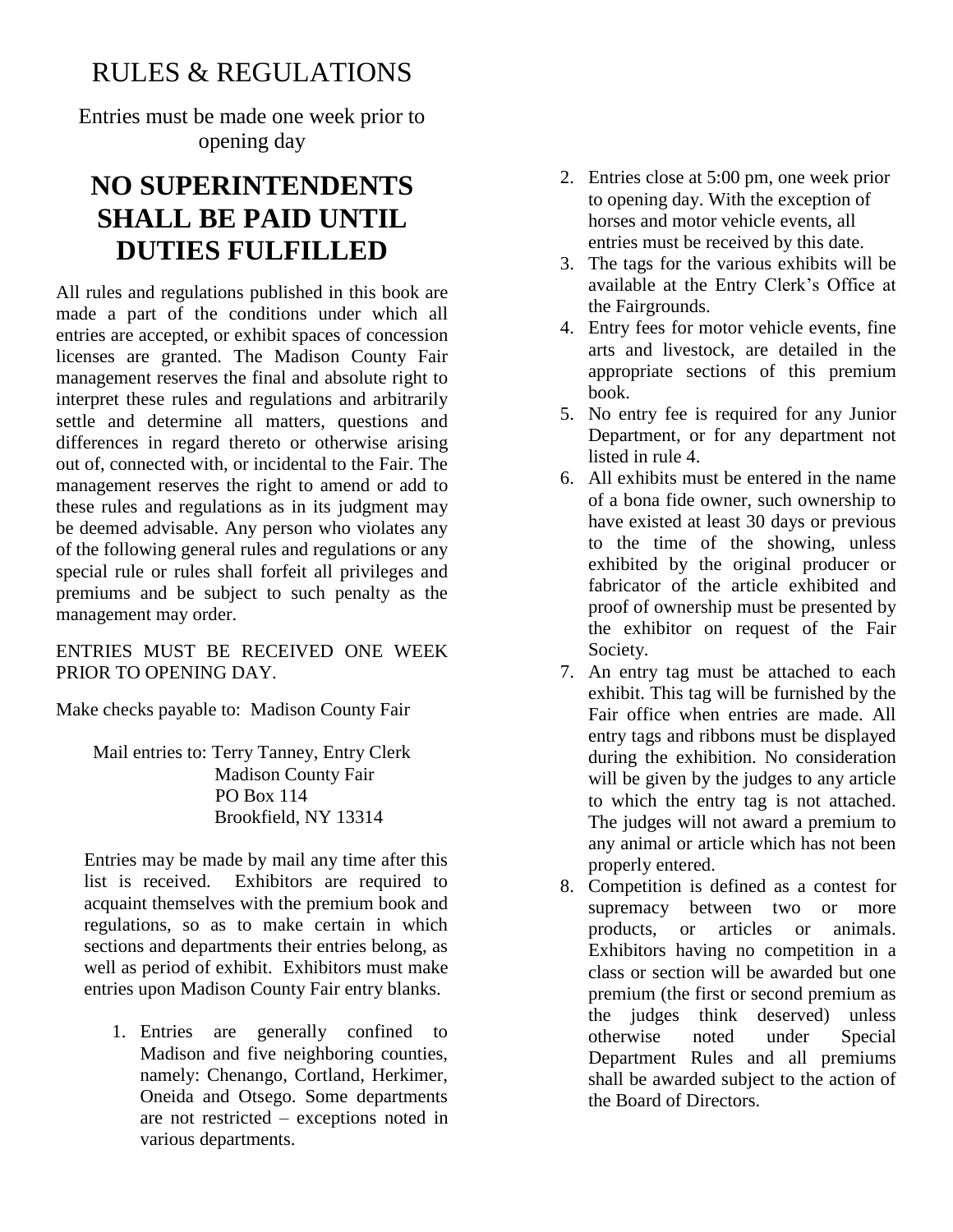- 1. All exhibits must be in place by 5:00 pm night before opening day unless otherwise stated.
- 2. See individual department for specific information on time of departure for animals and exhibits.
- 3. Exhibitors are requested to examine their entry cards at the time of making the entries so that if any mistakes have been made, they can be corrected. No person can make any change or withdraw any article entered for competition or exhibition after having once entered it. There will be no refund of entry fees.
- 4. Stalls or pens for cattle will be provided without charge, for exhibition stock one day prior to opening until the close of the Fair. No feed of any description will be furnished to cattle or poultry during the Fair.
- 5. Any exhibitor who shall make, or cause to be made, any false statement in regard to any animal or articles exhibited or who shall attempt to interfere with the judges on performance of their duties by letter, circular or otherwise, or who shall solicit other exhibitors not to exhibit against him, shall forfeit all claims to premiums so made.
- 6. Every possible protection and courtesy will be extended exhibitors at the Madison County Fair, but the Management shall not be responsible for any loss of exhibits, animals or equipment in case of fire, cyclone, theft or loss from any other causes; and the Association will not assume any liability for personal injury sustained either by exhibitors, helpers, visitors or guests. The Management will use diligence to insure the safety of articles entered for exhibition after their arrival and placement, but under no circumstances will it be responsible for any loss, injury, or damage done to or occasioned by, arising from,

any article on exhibition, and the exhibitor shall indemnify the Fair and Management thereof, against all legal or other proceedings in regard thereto.

- 7. No immoral or lewd exhibition. This rule will be rigidly enforced by the Madison County Sheriff and New York State Police.
- 8. **Premium checks will be mailed to exhibitors**. In paying premiums, no evidence of awards may be removed until final day of the Fair at 4:00 pm. Except for an Emergency, any exhibitor who insists on removing his/her exhibit before the stated time will automatically forfeit his premium money, except as otherwise noted for junior exhibitors in livestock departments.
- 9. All protests must be in writing, must state plainly the complaint and must be delivered to the Entry Clerk within six hours after the cause of protest, with a deposit of \$5.00.
- 10. Exhibitors will not be allowed to sell goods without permission nor will they be allowed to call attention to their wares in a noisy or disorderly manner.
- 11. Exhibitors wishing to erect separate buildings or additional work in buildings or elsewhere should make their requests to the Secretary. In all cases, the exhibitors must bear the expense. Any structure erected and not removed within ten (10) days after the close of the Fair, shall become property of the Madison County Fair.
- 12. Sale or distribution of any merchandise, including printed or written material, except under license issued by the Madison County fair and/or from a duly licensed location shall be prohibited.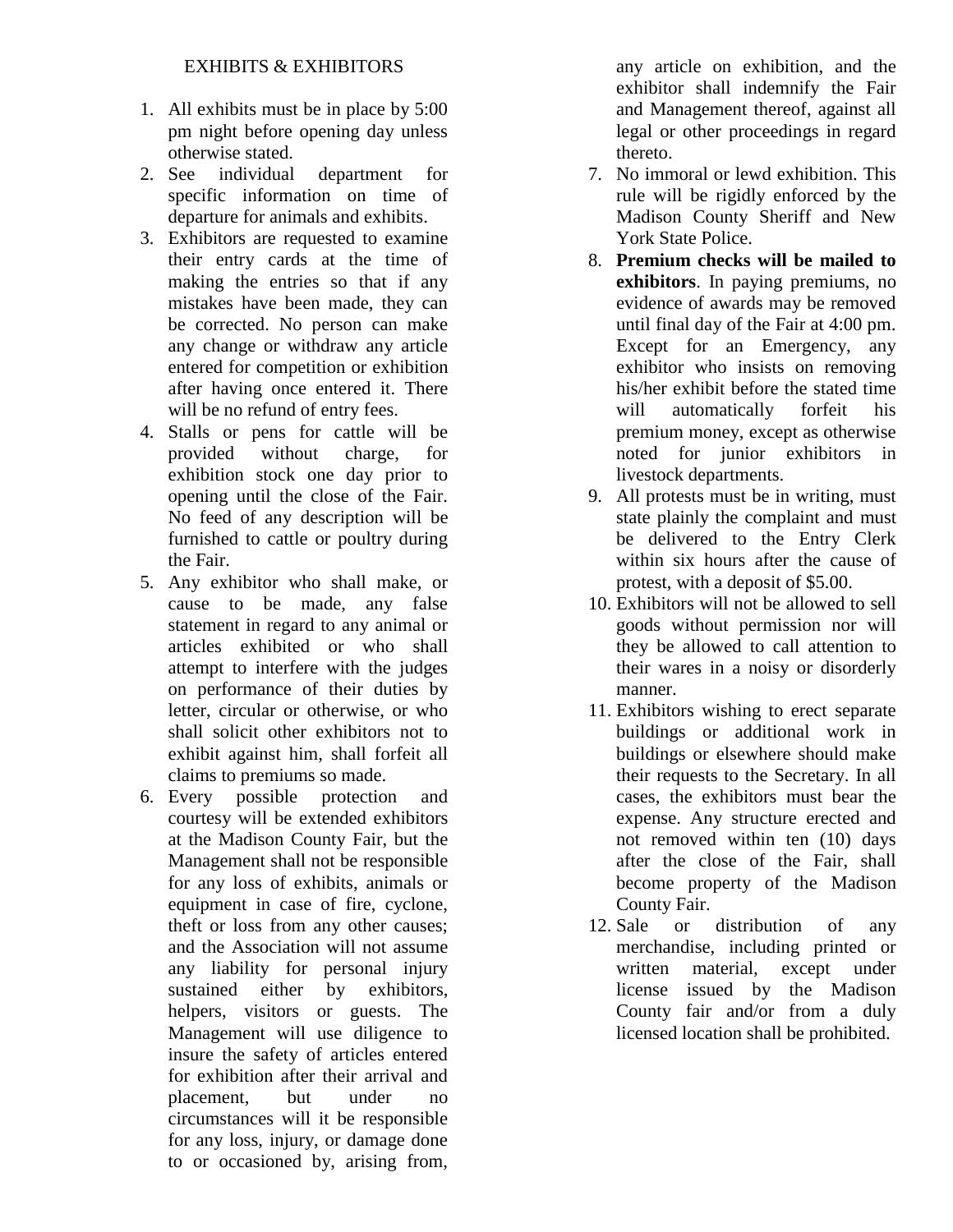#### **JUDGES**

- 1. Judges have been selected with the sole aim of making careful, unbiased and intelligent decisions.
- 2. No judge shall be interested, either personally or as an agent or employee, in any animal or article which he is to judge.
- 3. Judges will report to the Entry Clerk's Office to receive their instructions and register. Superintendents of the department will meet the judge at this time.
- 4. Judging for each department will be as noted in premium book under rules for each department.
- 5. Judges will in no case award a prize where there is no merit, regardless of competition.
- 6. In case there is no competition in a class, the judge will award a premium, if in their judgment the article or animal deserves the same.
- 7. Judges on animals are expressly charged to examine into the ownership, age, breed, character and condition of the animals, and make proper allowances for feed and other contingent circumstances.
- 8. Judges must exclude from competition any person, who in any way, whether in person or by his agents or servants, interferes with them during their adjudication or shows any disrespect for them, or violates any rule or regulation of the Society.
- 9. Judges shall observe all the rules governing the exhibits and in the absence of a regulation or in doubt as to the application of a rule, may call upon the Superintendent of the Department for written instructions on the point involved which shall be attached to the award rendered under the

decision and with it returned to the secretary.

- 10. Judges must not award prizes to any exhibit to which the entry tag is not attached.
- 11. Judges shall in no case change the order of classes printed in the premium list and on the judge's sheets.
- 12. Any classes not provided for in the premium list shall not be added or awarded a prize.
- 13. The Society cannot be held responsible for failure of judges to report premium awards.
- 14. The awards made by the judges must be entered in the judge's book and signed by them and attested by the Superintendent.